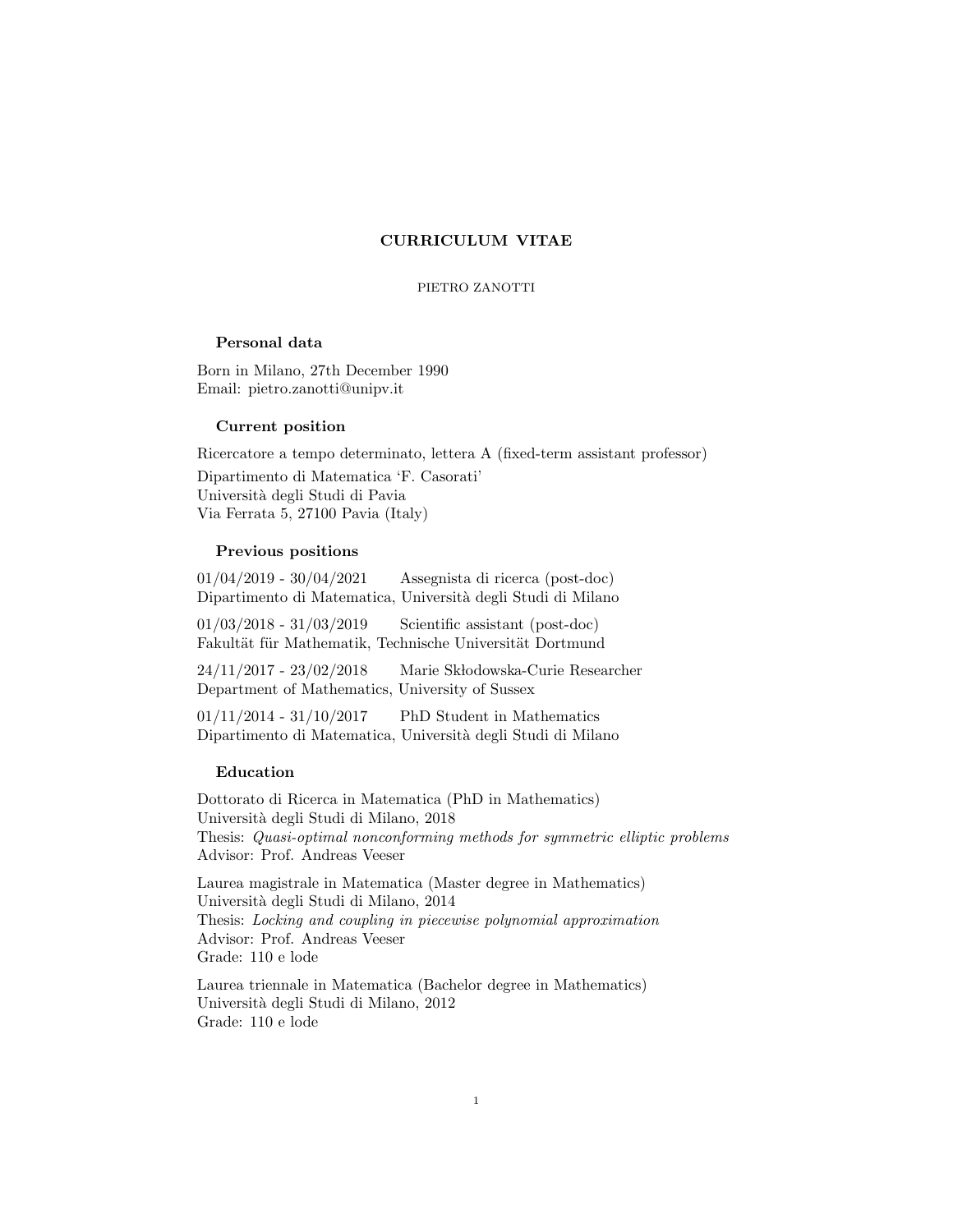## 2 PIETRO ZANOTTI

# Schools attended

Theory and Practice of the Virtual Element Methods Dobbiaco Summer School, Dobbiaco, 2018

Advances in Mathematics of Signal Procesing HIM Winter School, Bonn, 2016

Innovative Concepts for Complexity Reduction in Numerical PDEs: Nonlinear Approximation, Sparsity, Adaptivity, Model Reduction Dobbiaco Summer School, Dobbiaco, 2015

Simulation, Optimization and Identification in Solid Mechanics Gene Golub SIAM Summer School, Linz, 2014

#### Research stays

| $21/09/2020 - 25/09/2020$                                                | Technische Universität Dortmund                                                                                              |
|--------------------------------------------------------------------------|------------------------------------------------------------------------------------------------------------------------------|
| $02/12/2019 - 06/12/2019$                                                | Technische Universität Dortmund                                                                                              |
| $01/09/2019 - 07/09/2019$                                                | Mathematisches Forschungsinstitut Oberwolfach<br>Workshop 1936: Innovative Approaches to the Numerical Approximation of PDEs |
| $07/05/2019 - 10/05/2019$                                                | University of Oxford                                                                                                         |
| $20/04/2017 - 25/05/2017$                                                | Universität Heidelberg                                                                                                       |
| $20/01/2017 - 24/01/2017$                                                | Universität Bremen                                                                                                           |
| $02/10/2016 - 04/11/2016$<br>Tematic quarter: Numerical Methods for PDEs | Institut Henri Poincaré, Paris                                                                                               |
| $04/02/2015 - 12/02/2015$                                                | Universität Bochum                                                                                                           |

## Invited talks

SIMAI congress, Parma, 2021 Technische Universität Dortmund, 2019 DMV-Jahrestagung, Karlsruhe, 2019 ICIAM, Valencia, 2019 University of Oxford, 2019 Universität Münster, 2018 IFIP TC 7, Essen, 2018 ENUMATH, Voss, 2017 Politecnico di Milano, 2017 Universität Bremen, 2017 MAFELAP, Brunel, 2016 Ruhr-Universität Bochum, 2015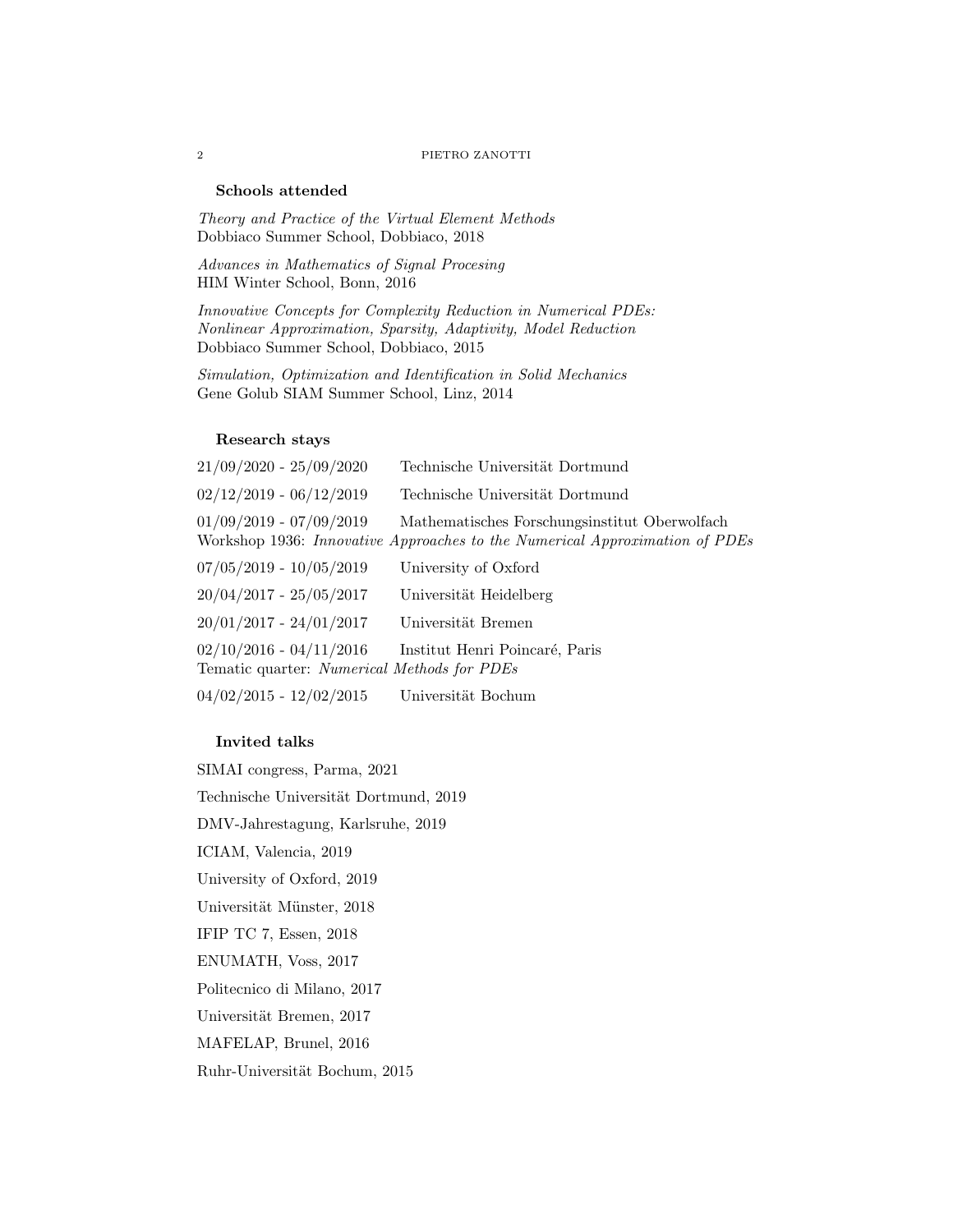## Contributed talks

Workshop 1936, Oberwolfach, 2019

MAFELAP, Brunel, 2019

European Finite Element Fair, Heidelberg, 2018

European Finite Element Fair, Milano, 2017

Workshop "Nonconforming and DG methods", Milano, 2017

SIMAI congress, Milano, 2016

European Finite Element Fair, Bonn, 2016

UMI congress, Siena, 2015

## Publications

A nonsymmetric approach and a quasi-optimal and robust discretization for the Biot's model. , Math. Comp., to appear, with A. Khan

Construction of DPG Fortin operators revisited, Comput. Math. Appl., 80 (2020), pp. 2261–2271, with L. Demkowicz

Quasi-Optimal and Pressure Robust Discretizations of the Stokes Equations by Moment- and Divergence-Preserving Operators, Comput. Methods Appl. Math.,  $21$  (2021), pp. 423–443, with C. Kreuzer and R. Verfürth

A quasi-optimal variant of the hybrid high-order method for elliptic partial differential equations with  $H^{-1}$  loads, IMA J. Numer. Anal., 40 (2020), pp. 2163-2188, with A. Ern

Quasi-optimal and pressure-robust discretizations of the Stokes equations by new augmented Lagrangian formulations, IMA J. Numer. Anal., 40 (2020), pp. 2553– 2583, with C. Kreuzer

A quasi-optimal Crouzeix-Raviart discretization of the Stokes equations, SIAM J. Numer. Anal., 57 (2019), pp. 1082–1099, with R. Verfürth

Quasi-optimal nonconforming methods for symmetric elliptic problems. II - Overconsistency and classical nonconforming elements, SIAM J. Numer. Anal., 57 (2019), pp. 266–292, with A. Veeser

Quasi-optimal nonconforming methods for second-order problems on domains with non-Lipschitz boundary, in Numerical Mathematics and Advanced Applications ENUMATH 2017, F. A. Radu, K. Kumar, I. Berre, J. M. Nordbotten, and I. S. Pop, eds., Cham, 2019, Springer International publishing, pp. 461–469, with A. Veeser,

Quasi-optimal nonconforming methods for symmetric elliptic problems. III - Discontinuous Galerkin and interior penalty methods, SIAM J. Numer. Anal., 56 (2018), pp. 2871–2894, with A. Veeser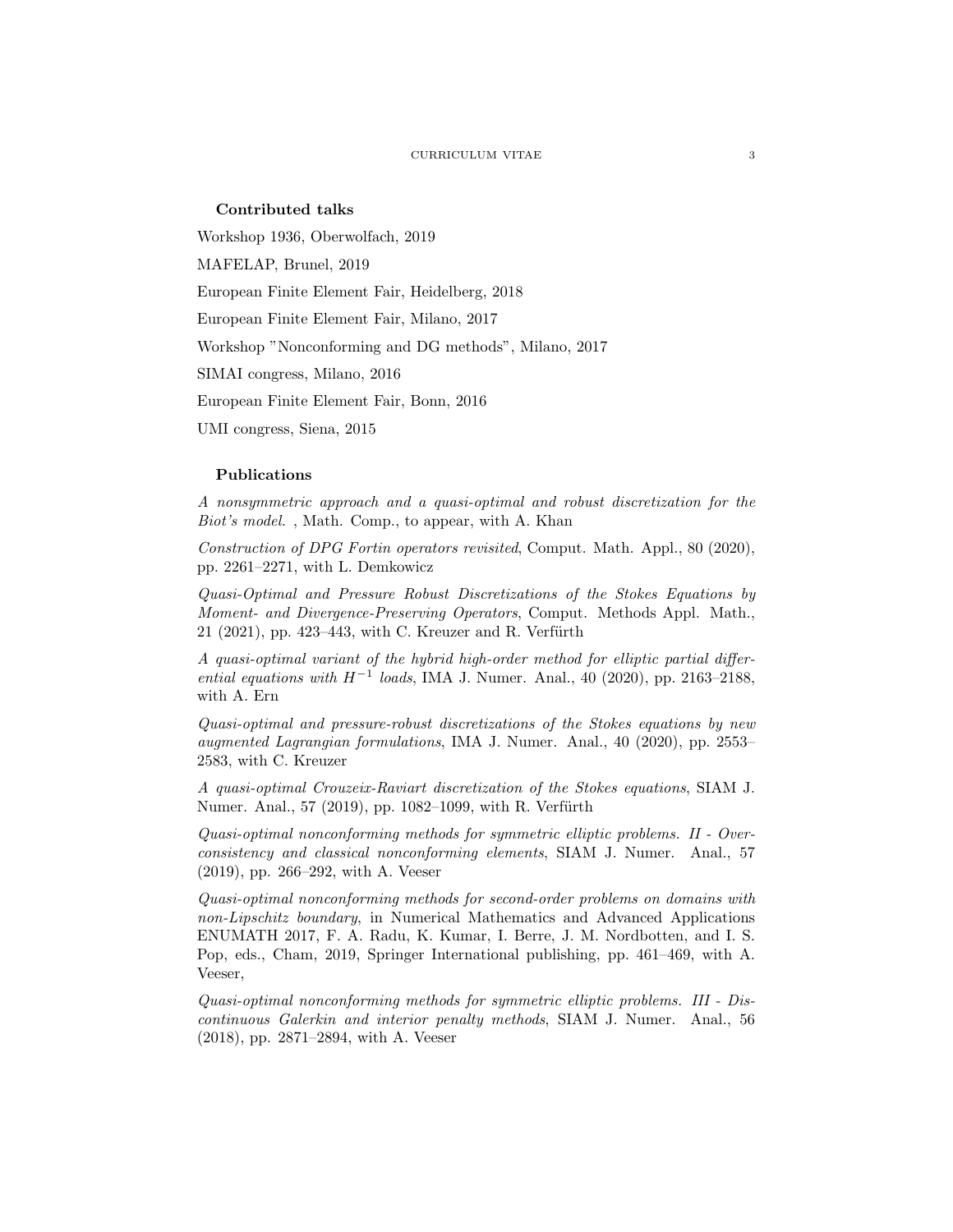#### 4 PIETRO ZANOTTI

Quasi-optimal nonconforming methods for symmetric elliptic problems. I - Abstract theory, SIAM J. Numer. Anal., 56 (2018), pp. 1621–1642, with A. Veeser

# Review

Computers and Mathematics with Applications (CAMWA)

Computer Methods in Applied Mechanics and Engineering (CMAME)

International Journal of Computer Mathematics (IJCM)

Journal of Scientific Computing (JSC/JOMP)

Mathematical Modelling and Numerical Analysis (M2AN)

Mathematics of Computation (Math. Comp.)

SIAM Journal on Numerical Analysis (SINUM)

SIAM Journal on Scientific Computing (SISC)

## Organization

Finite Element Flows. Colloquium in occasion of Rüdiger Verfürth's retirement Online, 2021. Workshop organized with C. Kreuzer and A. Veeser

Structure, regularity and robustness in the approximation of PDEs Universit`a degli Studi di Milano, 2020. Workshop organized with A. Veeser

Design and analysis of finite element methods: compatibility and robustness MAFELAP, Brunel, 2019. Minisymposium organized with C. Kreuzer and E. Georgoulis

Recent advances in nonconforming and polygonal methods for PDEs SIMAI congress, Roma, 2018. Minisymposium organized with P. Antonietti, S.Scialò and M. Verani

A posteriori error estimation, adaptivity and approximation ENUMATH, Voss, 2017. Minisymposium organized with C. Kreuzer and A. Veeser

Nonconforming and DG methods Universit`a degli Studi di Milano, 2017. Workshop organized with A. Veeser

# Teaching

Matematica I per Scienze Geologiche Universit`a degli Studi di Milano, exercises, 2020/2021

Numerical Linear Algebra Università degli Studi di Milano, exercises,  $2019/2020$  and  $2020/+2021$ 

Advanced Engineering Mathematics Technische Universität Dortmund, exercises, 2018/2019

Finite Element Methods for Saddle Point Problems Technische Universität Dortmund, lectures and exercises,  $2017/2018$